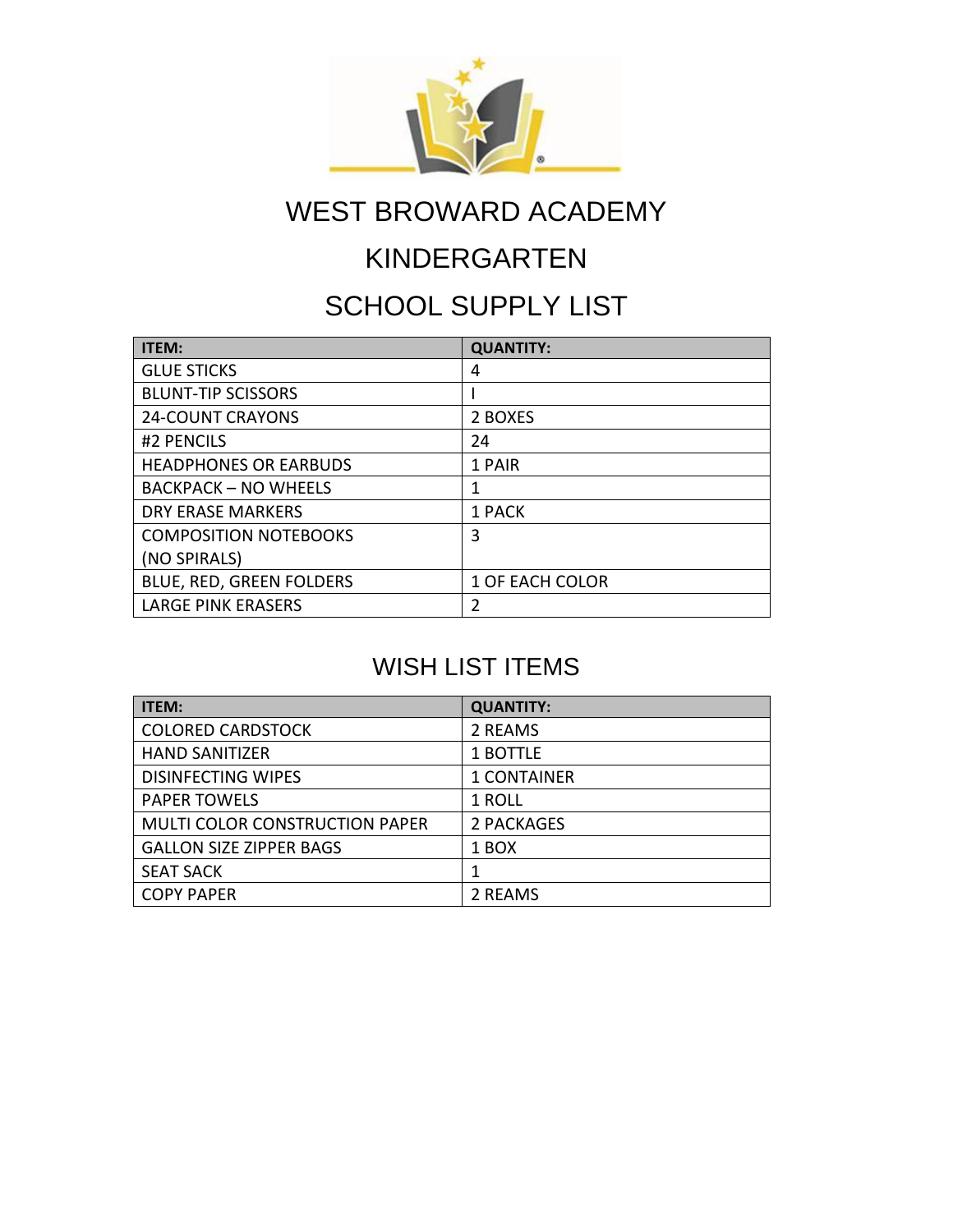

# FIRST GRADE

### SCHOOL SUPPLY LIST

| <b>ITEM:</b>                      | <b>QUANTITY:</b>         |
|-----------------------------------|--------------------------|
| <b>GLUE STICKS</b>                | 4                        |
| <b>BLUNT-TIP SCISSORS</b>         |                          |
| <b>24-COUNT CRAYONS</b>           | 4 BOXES                  |
| #2 PENCILS SHARPENED PENCILS      | 36                       |
| <b>HEADPHONES OR EARBUDS</b>      | 1 PAIR                   |
| <b>BACKPACK - NO WHEELS</b>       | 1                        |
| <b>DRY ERASE MARKERS</b>          | 1 PACK                   |
| <b>COMPOSITION NOTEBOOKS</b>      | 4                        |
| (NO SPIRALS)                      |                          |
| MEAD PRIMARY JOURNAL HALF PAGE    | $\overline{2}$           |
| <b>PINK ERASERS</b>               | 4                        |
| <b>RED FOLDERS WITH 3 PRONGS</b>  | $\overline{2}$           |
| <b>BLUE FOLDERS WITH 3 PRONGS</b> | $\overline{2}$           |
| PENCIL CASE (SOFT ONLY)           | 1                        |
| AGENDA                            | PURCHASED THROUGH SCHOOL |

| <b>ITEM:</b>                          | <b>QUANTITY:</b>   |
|---------------------------------------|--------------------|
| <b>COLORED CARDSTOCK</b>              | 2 REAMS            |
| <b>HAND SANITIZER</b>                 | 1 BOTTLES          |
| <b>DISINFECTING WIPES</b>             | <b>1 CONTAINER</b> |
| <b>PAPER TOWELS</b>                   | 1 ROLL             |
| <b>MULTI COLOR CONSTRUCTION PAPER</b> | 2 PACKAGES         |
| <b>GALLON SIZE ZIPPER BAGS</b>        | 2 BOXES            |
| SANDWICH SIZE ZIPPER BAGS             | 2 BOXES            |
| <b>COPY PAPER</b>                     | 2 REAMS            |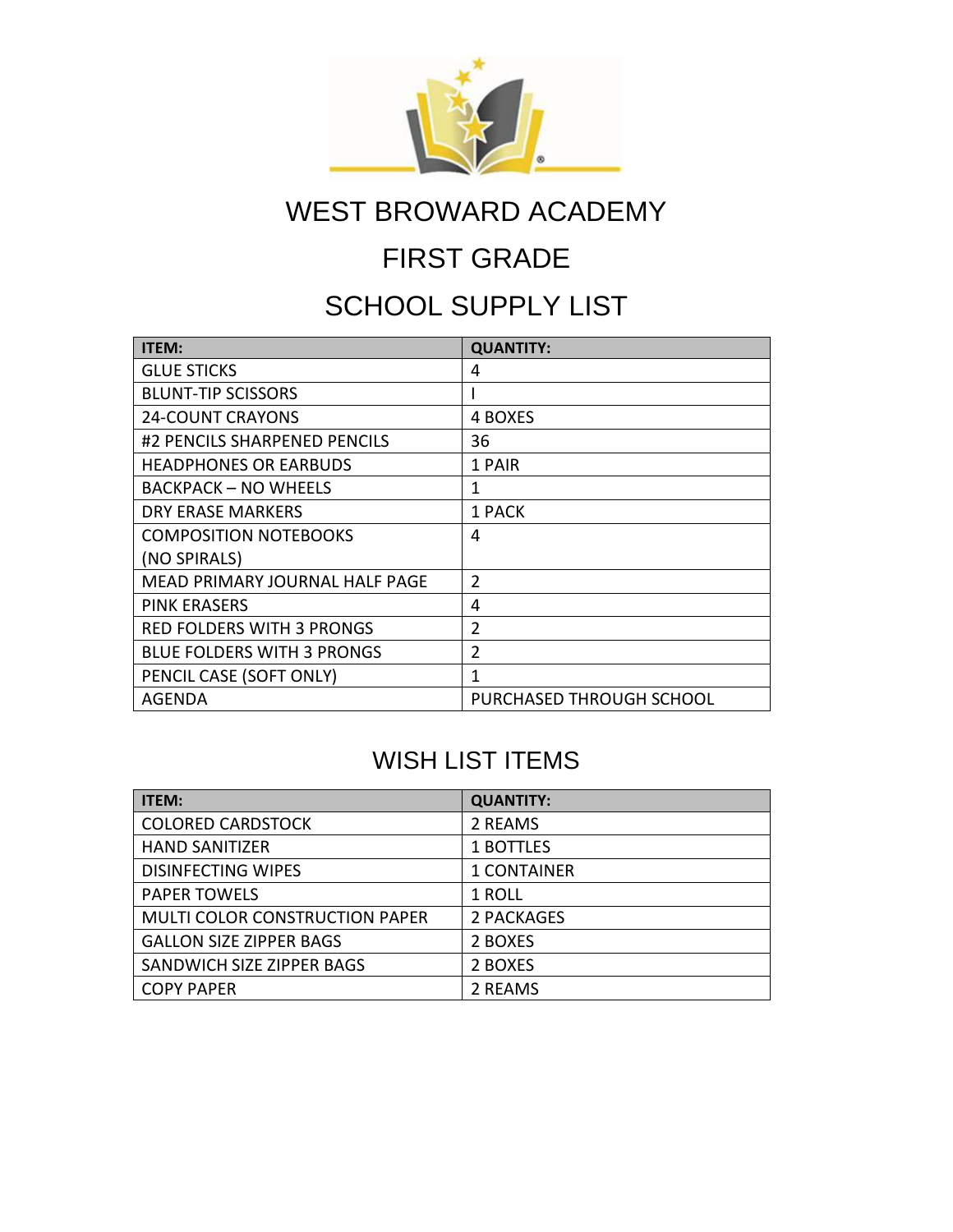

### SECOND GRADE

### SCHOOL SUPPLY LIST

| <b>ITEM:</b>                 | <b>QUANTITY:</b> |
|------------------------------|------------------|
| <b>GLUE STICKS</b>           | 4                |
| <b>BLUNT-TIP SCISSORS</b>    |                  |
| <b>24-COUNT CRAYONS</b>      | 2 BOXES          |
| #2 PENCILS                   | 24               |
| PENCIL CASE                  | 1                |
| <b>HEADPHONES OR EARBUDS</b> | 1 PAIR           |
| <b>BACKPACK - NO WHEELS</b>  | 1                |
| DRY ERASE MARKERS            | 1 PACK           |
| <b>SUBJECT SPIRAL</b>        | 3                |
| NOTEBOOK/COMPOSITION         |                  |
| <b>POCKET FOLDERS</b>        | 4                |

| ITEM:                                 | <b>QUANTITY:</b>         |
|---------------------------------------|--------------------------|
| <b>COLORED CARDSTOCK</b>              | 1 REAM                   |
| <b>HAND SANITIZER</b>                 | 1 BOTTLE                 |
| <b>DISINFECTING WIPES</b>             | <b>1 CONTAINER</b>       |
| <b>PAPER TOWELS</b>                   | 1 ROLL                   |
| <b>MULTI COLOR CONSTRUCTION PAPER</b> | 2 PACKAGES               |
| <b>GALLON SIZE ZIPPER BAGS</b>        | 1 BOX                    |
| <b>COPY PAPER</b>                     | 2 REAMS                  |
| <b>TISSUES</b>                        | 2 BOXES                  |
| AGENDA                                | PURCHASED THROUGH SCHOOL |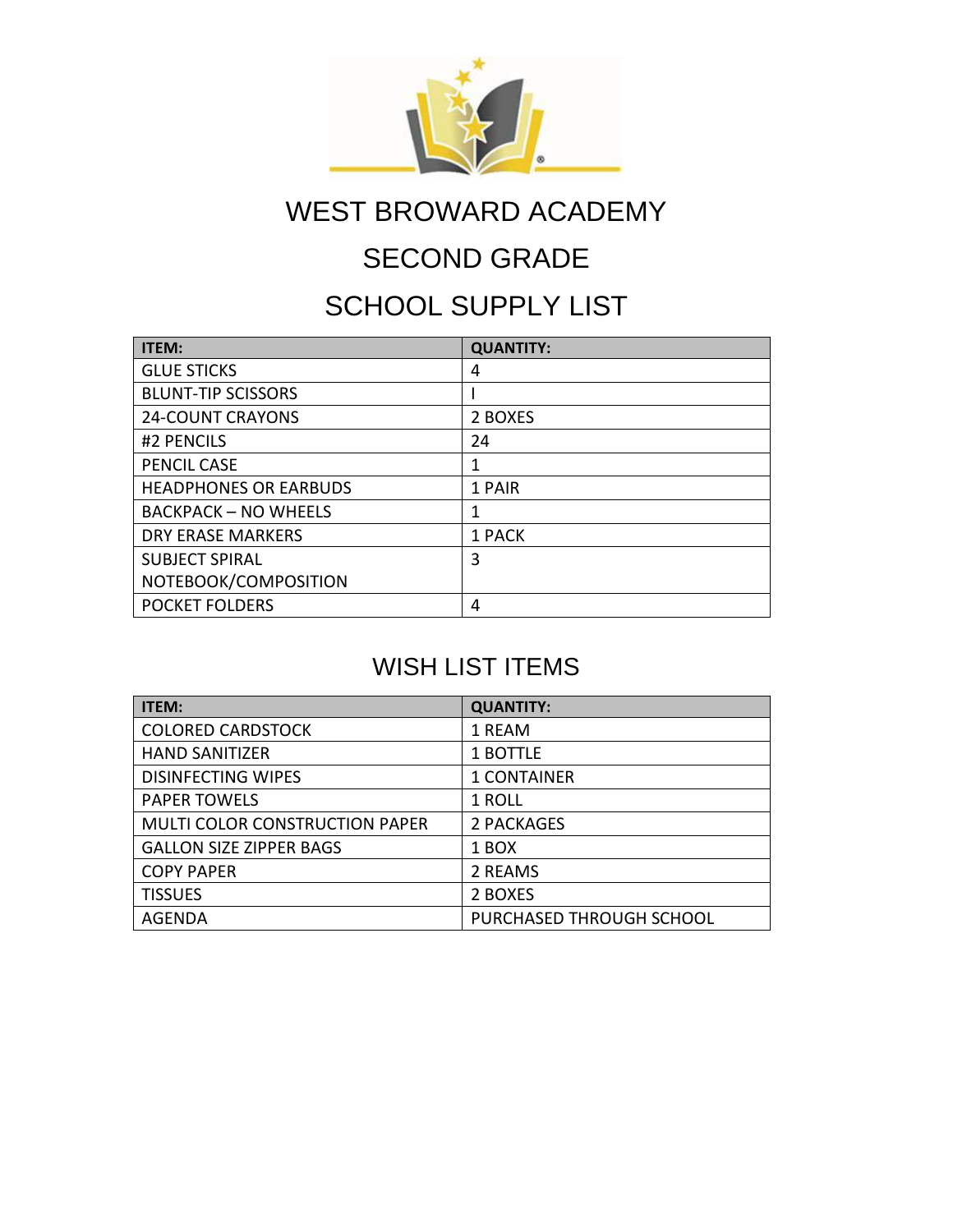

### THIRD GRADE

### SCHOOL SUPPLY LIST

| <b>ITEM:</b>                       | <b>QUANTITY:</b> |
|------------------------------------|------------------|
| <b>GLUE STICKS</b>                 | 4                |
| <b>BLUNT-TIP SCISSORS</b>          |                  |
| <b>24-COUNT CRAYONS</b>            | 2 BOXES          |
| #2 PENCILS                         | 24               |
| <b>HEADPHONES OR EARBUDS</b>       | 1 PAIR           |
| <b>BACKPACK - NO WHEELS</b>        |                  |
| <b>DRY ERASE MARKERS</b>           | 1 PACK           |
| <b>ONE-SUBJECT SPIRAL NOTEBOOK</b> | 3                |
| <b>GRAPH PAPER</b>                 | 1 pack           |

| <b>ITEM:</b>                          | <b>QUANTITY:</b>   |
|---------------------------------------|--------------------|
| <b>COLORED CARDSTOCK</b>              | 2 REAMS            |
| <b>HAND SANITIZER</b>                 | 1 BOTTLE           |
| <b>DISINFECTING WIPES</b>             | <b>1 CONTAINER</b> |
| <b>PAPER TOWELS</b>                   | 1 ROLL             |
| <b>MULTI COLOR CONSTRUCTION PAPER</b> | 2 PACKAGES         |
| <b>GALLON SIZE ZIPPER BAGS</b>        | 1 BOX              |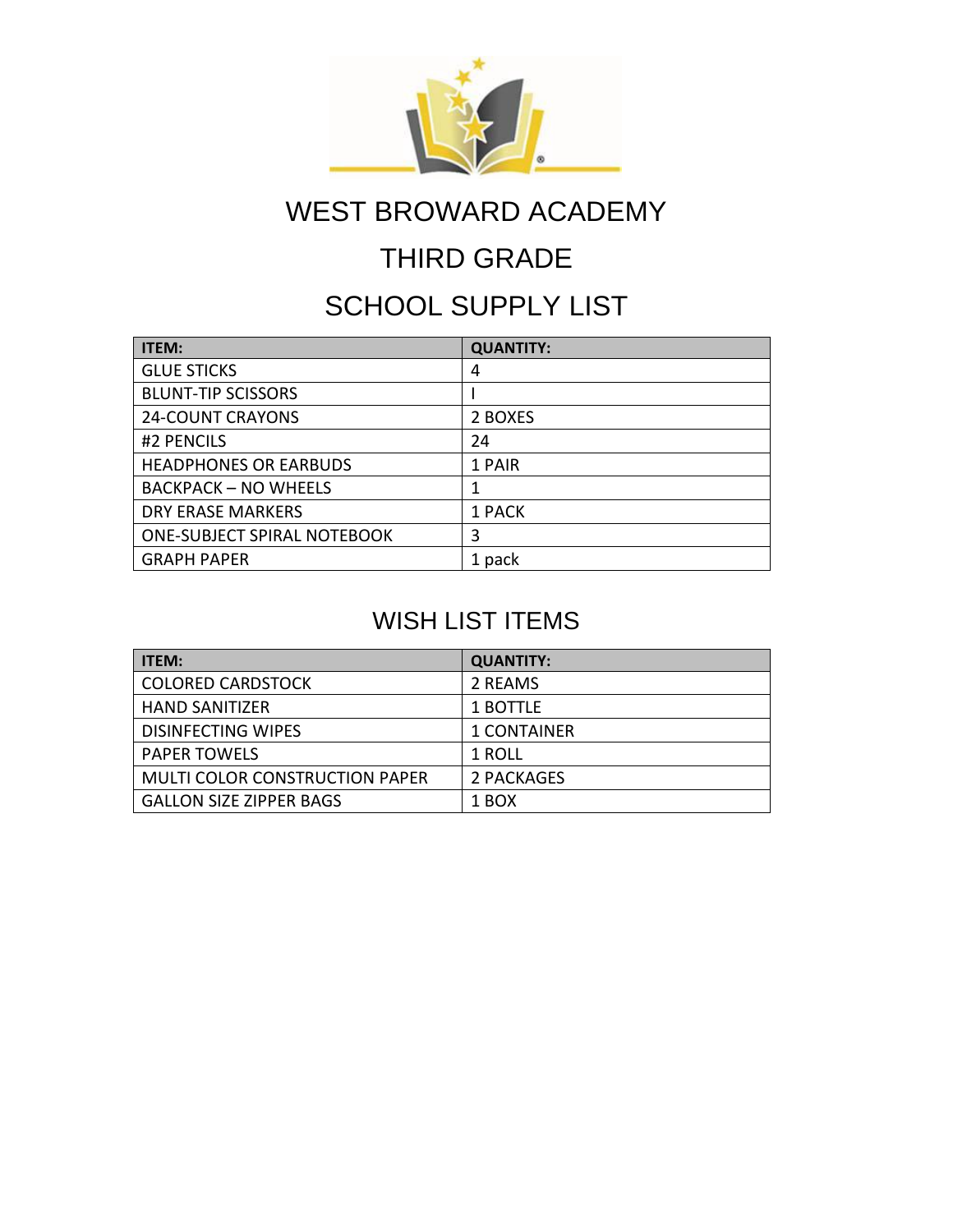

### FOURTH GRADE

### SCHOOL SUPPLY LIST

| <b>ITEM:</b>                       | <b>QUANTITY:</b> |
|------------------------------------|------------------|
| <b>GLUE STICKS</b>                 | 4                |
| <b>BLUNT-TIP SCISSORS</b>          |                  |
| <b>24-COUNT CRAYONS</b>            | 2 BOXES          |
| #2 PENCILS                         | 24               |
| <b>HEADPHONES OR EARBUDS</b>       | 1 PAIR           |
| <b>BACKPACK - NO WHEELS</b>        |                  |
| <b>DRY ERASE MARKERS</b>           | 1 PACK           |
| <b>ONE-SUBJECT SPIRAL NOTEBOOK</b> | 3                |

| <b>ITEM:</b>                   | <b>QUANTITY:</b>   |
|--------------------------------|--------------------|
| <b>COLORED CARDSTOCK</b>       | 2 REAMS            |
| <b>HAND SANITIZER</b>          | 1 BOTTLE           |
| <b>DISINFECTING WIPES</b>      | <b>1 CONTAINER</b> |
| <b>PAPER TOWELS</b>            | 1 ROLL             |
| MULTI COLOR CONSTRUCTION PAPER | 2 PACKAGES         |
| <b>GALLON SIZE ZIPPER BAGS</b> | 1 BOX              |